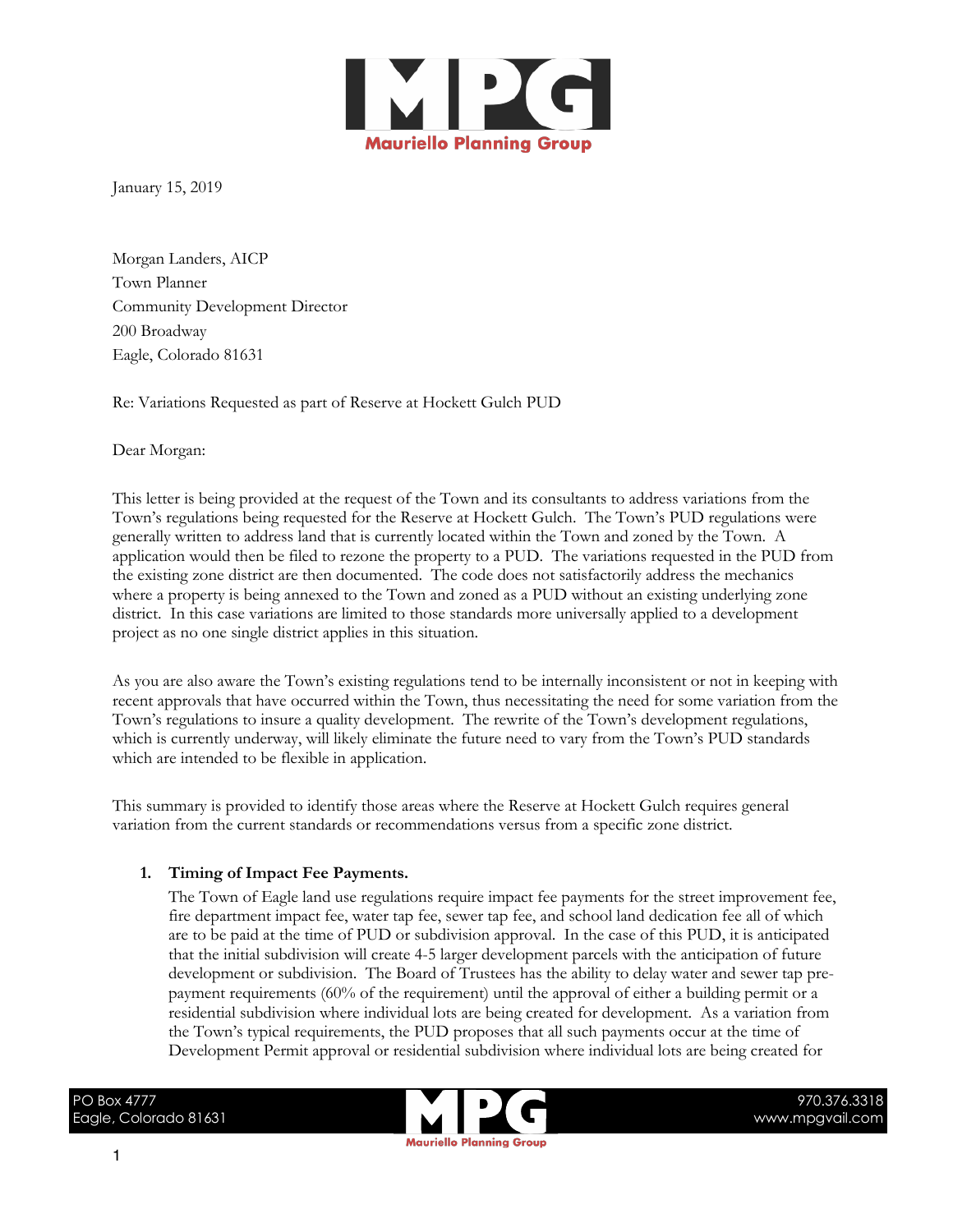development. Payment at that time is the appropriate time as that is when the impacts of the proposed development are able to be accurately calculated and closer to the time that the actual impact will occur. The impacts will not be realized by the Town until a Certificate of Occupancy is issued which is likely a year or two following the approval of a Development Permit, so the fees are still being front-loaded versus when the impact occurs. The front loading of fees prior to Development Permit drives up the cost of development impacts, the ability to complete development projects, and affects the affordability of rents or sale prices. The applicant has worked with the School District to provide those upfront fees at Development Permit approval or residential subdivision where individual lots are being created for development.

• Impact to the Town: There is little to no financial impact to the Town. The Town receives the impact fees prior to the impact being realized. Additionally, the Town may realize more revenue by delaying when it receives payment since the Town often raises the fees on an annual basis (15% a year). This variation will produce a public benefit over strict application of the regulation, is not detrimental to the public good, and does not impair the intent and purposes of the code by allowing impact fees to be paid when impacts are realized and allowing growth to occur in a reasonable fashion.

# **2. Multiple Family Parking Requirements.**

The Town of Eagle land use regulations contain a requirement for additional guest parking related to multiple-family uses. The Town's requirements, without the guest parking requirement, already exceed the anticipated demand for parking within a multiple-family environment. The PUD proposes to eliminate the guest parking requirement which still means parking provided exceeds the anticipated parking demand. The proposed multiple family uses are parked at an average rate of 1.75 spaces per unit versus 1.37 spaces per unit predicted by ITE. We have provided a report from our traffic engineer based upon ITE data to support this variation (attached).

Impact to the Town: There is no impact to the Town as the proposed parking ratio reflects the demand created. Impacts are reduced on the environment and costs of providing housing are reduced. This variation will produce a public benefit over strict application of the regulation, is not detrimental to the public good, and does not impair the intent and purposes of the code by allowing parking requirements that are reflective of demand.

# **3. HD/PUD Density Designation.**

The Town of Eagle PUD regulations contain requirements for different types of land use categories. The HD district is listed as being intended for PUD zones of up to 20 units per acre. Reserve at Hockett Gulch has an overall density of 16.9 units per acre, taking into consideration the entire land area of the development at 29.65 acres. Two of the three HD zones proposed (HD/PUD-1 and HD/PUD-2) within the development allow densities up to 23 units per acre, but when a you average those two zones with the dedicated open space areas and HD/PUD-3 the density of the PUD is 16.9 units per acre. The proposed PUD is consistent with the intent of the density limitation and the applicant does not believe this to be an actual variation.

• Impact to the Town: There is no additional impact to the Town. This variation will produce a public benefit over strict application of the regulation by providing work force housing, is not detrimental to the public good, and does not impair the intent and purposes of the code by allowing appropriate levels of density within the Town and recognizing that the overall density of the PUD complies with the Towns PUD standard.

# **4. HD/PUD Use Designation.**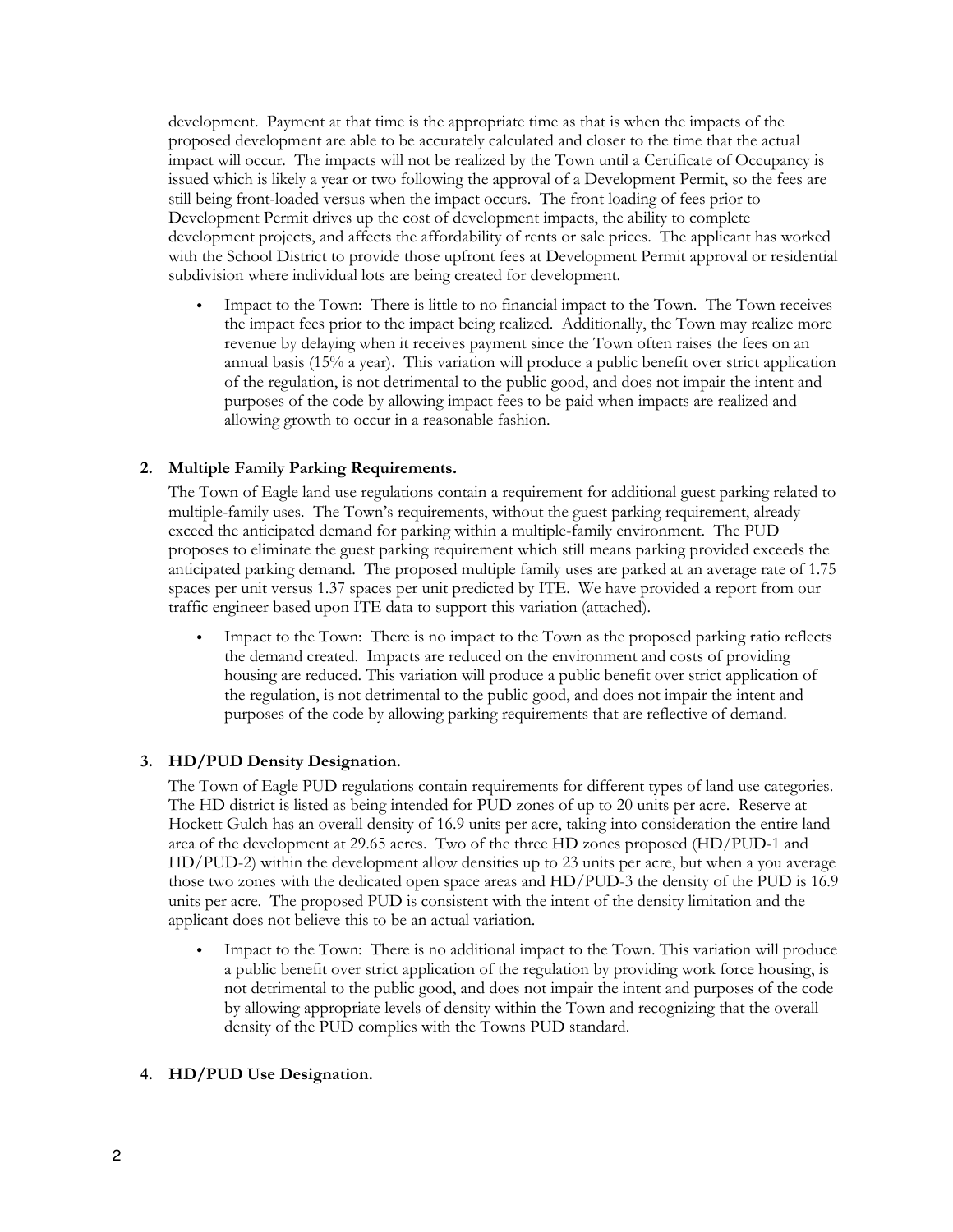The Town of Eagle PUD regulations contain a requirement that the HD/PUD zone district reflect the uses of the R, RR, RL, RM, RMF, and RH zone districts but with the provision that Planning Commission and the Town Board can allow other uses it finds to be compatible. The RH and RMF zone districts allow retail, service, office uses, and other non-residential uses with a Special Use Permit but not as a permitted by right use. The proposed HD/PUD-1 district reflects the uses found in the RH and RMF zone district by allowing commercial uses by Special Use Permit. No variation is therefore required.

HD/PUD-3, with frontage on Grand Avenue, allows commercial and other non-residential uses but as a permitted, use by right rather than by Special Use Permit. This is appropriate given the location of HD/PUD-3 and its location on Grand Avenue and given the goals of the Eagle Area Community Plan which promotes limited commercial uses within this area. Included in the allowed uses by right in HD/PUD-3 are thus commercial uses including a child care facility.

• Impact to the Town: There is no additional impact to the Town as the commercial uses would be allowed by Special Use Permit without a variation. The variation allows the Town to achieve its goal of allowing commercial services along the Grand Avenue corridor if demand exists for it to occur. This variation will produce a public benefit over strict application of the regulation, is not detrimental to the public good, and does not impair the intent and purposes of the code by allowing non-residential uses by right to be established without the burden of additional review in the future.

### **5. Municipal Park Land Dedication Versus Open Space.**

The Town of Eagle development regulations require the dedication of park land area within every subdivision within the Town regardless of whether the subdivision is also within a PUD. The Town's regulations also **recommend** that a PUD provide for 20% of the land area of the PUD also be open space.

We don't believe it was the intent to require/recommend that the open space within a PUD was above and beyond the park land dedication but that they work together to provide open space for the occupants of a PUD.

The Town's Parkland Dedication requirement is extremely aggressive. The PUD contains a total of 29.65 acres and the Town's regulation requires 15 acres to be dedicated for park land. This quite clearly shows that the Town's formula and application are misaligned with the goal of providing workforce housing solutions and allow for more compact and dense development that utilize land resources more efficiently.

The applicant has reviewed the Town's regulations for (A) minimum open space area, (B) usable minimum open space area, (C) active recreation area, and (D) municipal park land dedication. The applicant believes that the only variation from Town code is in the area of park land dedication, yet it will address all four of these requirements.

A) Minimum Open Space. In the case of the Reserve at Hockett Gulch, the applicant is proposing to provide a minimum of 9.22 acres of total open area or 31% of the 29.65-acre site. This is included via private open space within HD/PUD-1, HD/PUD-2 and HD/PUD-3, as well as via public open space of OS-1 and OS-2. The 9.22 acres (31%) exceeds the PUD-recommended minimum 20% open space requirement (equates to 5.93 acres) and thus is not a variation.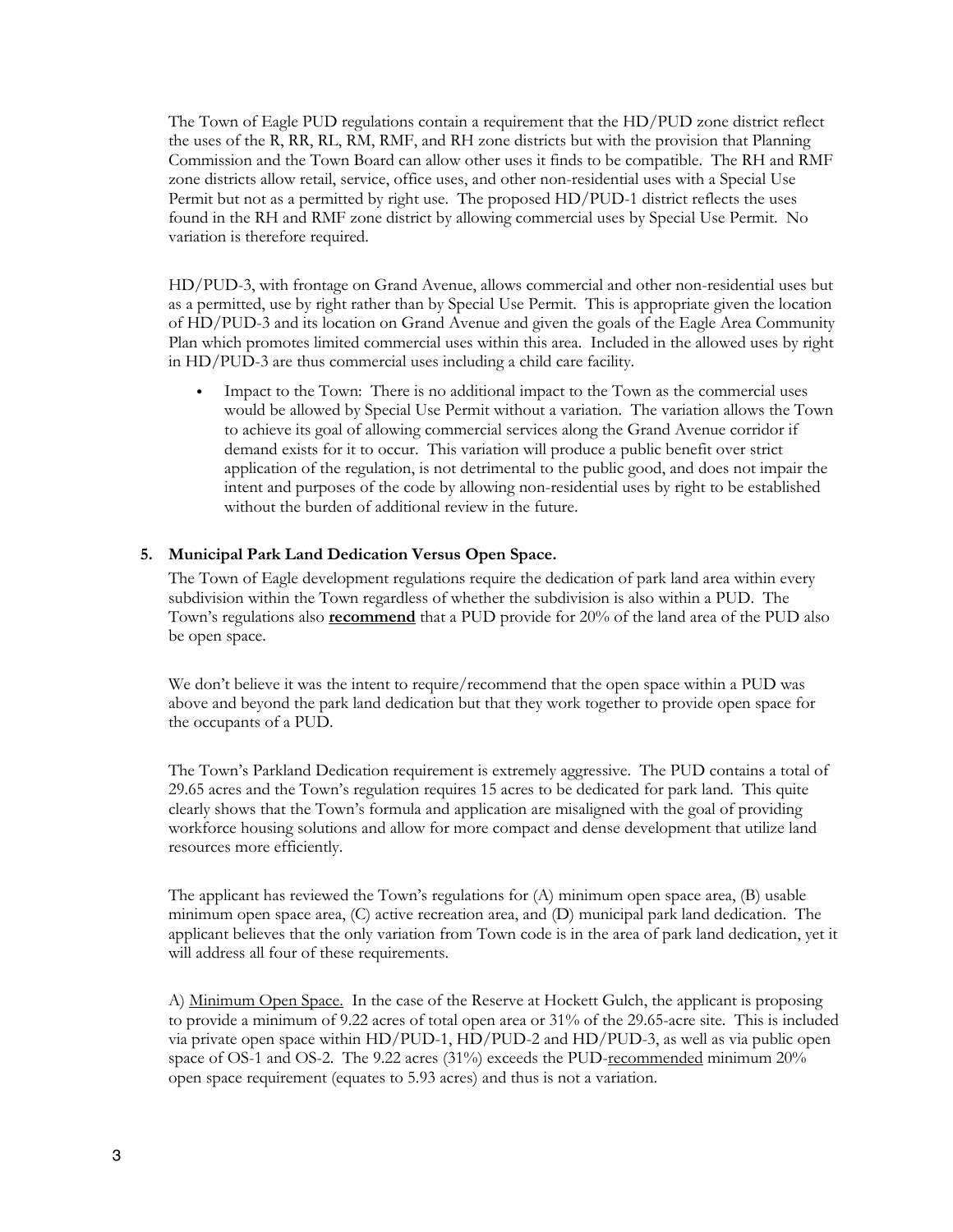B) Usable Minimum Open Space. The Town Code specifies that of the recommended minimum 5.93 acres (20%) of open space, at least 75% of that open space must have a slope of less than 10%, which equates to 4.45 acres. Some of the open space on OS-1 would not be considered usable due to grades exceeding 10%. After backing out these unusable areas on OS-1 (2.944 acres), the total PUD usable open space is 6.276 acres. Further, OS-2 contains areas to be used for stormwater treatment. Despite these stormwater treatment areas being improved as a large green space, the applicant has taken a conservative approach and has removed from its usable open space calculations the areas of OS-2 that will be used for stormwater treatment. There are areas of OS-2 that can be developed with a soft pedestrian trail, seating areas, and small park areas. These areas have slopes less than 10% and contain 0.6176 acres of land. After backing out the stormwater treatment areas on OS-2 (and backing out the steep slope areas of OS-1), the total PUD usable open space is 4.77 acres, which exceeds the minimum 4.45 acres noted above and thus is not a variation.

C) Active Recreation. The Town's regulations also require that of the 4.45 minimum acres, that  $\frac{1}{2}$  of that (or 2.22 acres) be used for "Active Recreation." The proposed trail in OS-1 has an area of 0.333 acres and the proposed perimeter trail has an area of 0.336 acres for a total area of active trails of 0.669 acres. The Conceptual Development Plan has been updated to show the location and sizes of active recreation areas including the club house and pool areas. These areas account for approximately 2.80 of active recreation areas. In total, the Conceptual Development Plan shows a total of approximately 3.5 acres of active recreation areas within the PUD. Because the applicant intends to meet or exceed the minimum 2.22 acres of Active Recreation area, this is not a variation.

D) Municipal Park Land Dedication. The Town's regulations also require a Park Land Dedication, or a payment-in-lieu. Based on the code, the Reserve at Hockett Gulch would require a land dedication of 15 acres total or just over 50% of the entire property. Clearly this requirement does not provide any incentive for higher density, more compact, smart growth types of strategies which provide workforce housing and is unreasonable in its application. It should be noted that at the time of application and as of January 11, 2019, the Town has not established land dedication fee.

Of the required 15 acres, the regulation does allow for 50% discount in the land dedication requirement "in exchange for provision of private recreation facilities that provide for the recreational needs of the residents of the proposed development." We believe the PUD allows for adequate recreational opportunities meeting the needs of the residents and therefore would permit a reduction in the requirement to 7.5 acres.

As mentioned, we believe that the calculation of the Town's Municipal Park Land Dedication disincentivizes higher density, more compact, smart growth such as the Reserve at Hockett Gulch's PUD application proposes. Additionally, the applicant is proposing improvements to offset the need for the park land dedication of 7.5 acres as follows:

- A. Dedication of OS-1 (3.5 acres total, 0.556 acres less than 10% slope) which contains the trail connection to future offsite access;
- B. Dedication of an easement on OS-2 (2.12 acres total, 0.6176 acres less than 10% slope) which contains a soft path connection to the Town's trail system and a stormwater management area;
- C. Construction of a public soft path within OS-1 that connects the Town's recreation path system with a potential future access to Hockett Gulch. This path also connects the project with the Town's trail system. This improvement shall be included in plans for the first Development Permit for the PUD;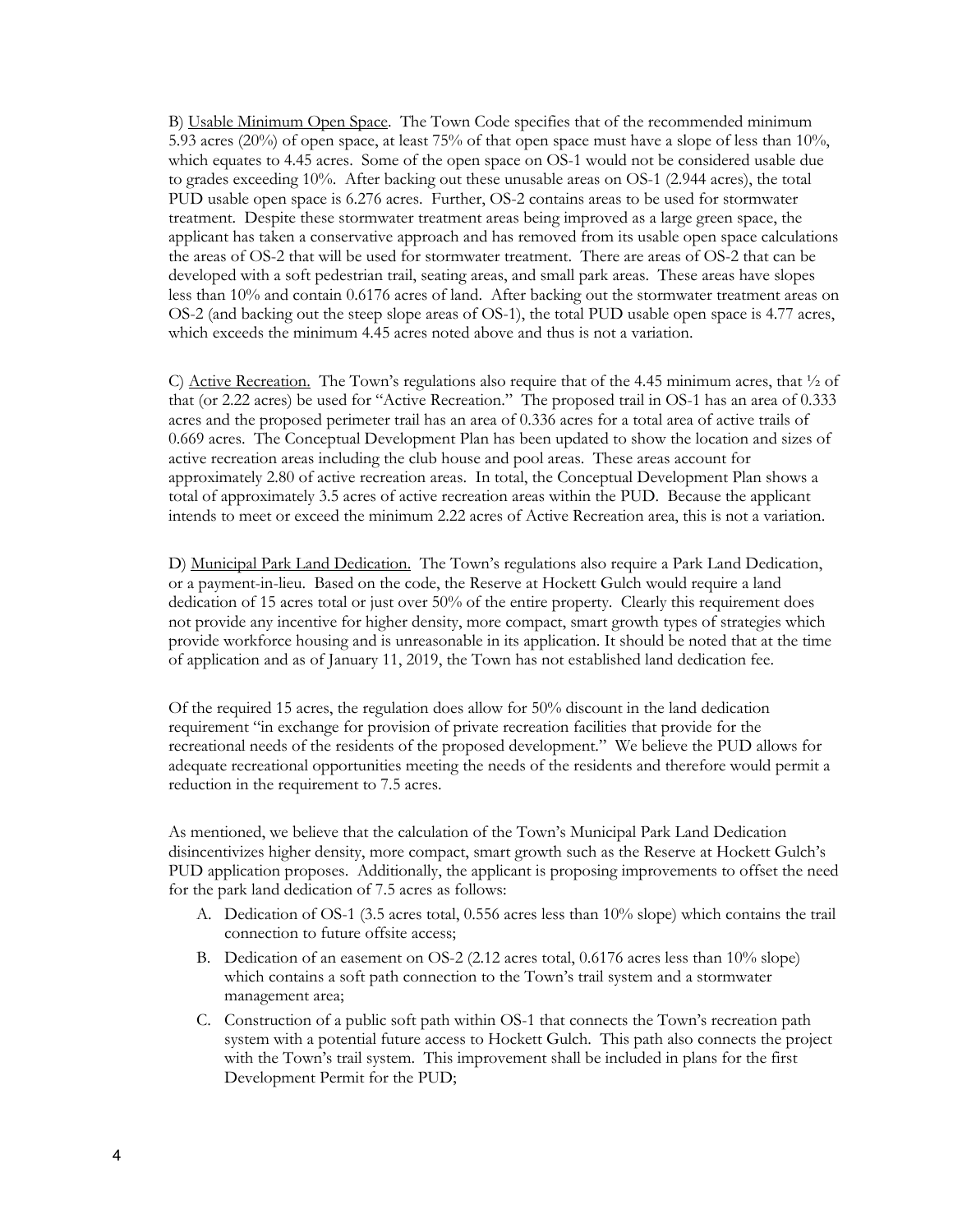- D. Construction of a 5' wide soft path loop generally around the perimeter of the PUD that connects to the Town's established recreation path system. The path is accessible by the general public. This improvement shall be included in plans for the first Development Permit for the PUD;
- E. Construction of a paved trailhead parking area for up to 14 parking spaces within the Town's open space located along Sylvan Lake Road and accessed directly from Sylvan Lake Road. This is solely a public benefit to the community as the residents within the PUD already have onsite parking provided. This improvement shall be included in plans for the first Development Permit for the PUD;
- F. Construction of a waterless vault toilet within the Town's open space located along Sylvan Lake Road. This improvement shall be included in plans for the first Development Permit for the PUD;
- G. Installation of a solar powered pedestrian crosswalk warning light system located to the north of the vehicular access to the PUD from Sylvan Lake Road. This improvement shall be included in plans for the first Development Permit for the PUD;
- H. Development of recreation areas within the PUD consisting of playgrounds with playground equipment, play fields, basketball courts, sand volleyball courts, or similar types of improvements; and
- I. A payment in lieu of Park Land Dedication, which is reflective of the additional recreational improvements being provided and the extent of commitment to workforce housing development, of \$50,000.

For these reasons, we believe a variation is necessary and appropriate. We believe the commitment of 9.22 acres of open space, with 4.77 acres of that being usable open space, is a sufficient commitment on the part of the applicant, especially when coupled with the exceedance of the Minimum Open Space and Minimum Usable Open Space as outlined in sections A-B above and the list of additional proposed improvements and a cash payment.

• Impact to the Town: While on its face the Town loses the opportunity for an additional park area within the Town, the Town gains the opportunity for housing the community's workforce, a greater need than reserving additional park and open space within the Town. The Town obtains land suitable for a coveted trail connection potentially providing access for many within the Town to federal lands beyond, including a new trailhead and waterless vault toilet. The Town potentially saves revenue by not taking on an additional park space to own and maintain. This variation will produce a public benefit over strict application of the regulation, is not detrimental to the public good, and does not impair the intent and purposes of the code by recognizing the extensive amount of open space and recreation areas being provided within the PUD and allowing a project to be developed at higher densities, achieve smart growth principles, and ultimately address community needs in a different way.

### **6. Building Height for Multiple Family Structures.**

The Town's general height limit is set at 35' across all zone districts whether building a single-family home, a hotel, or a multiple family structure. The applicant is proposing to allow only the multiple family structures within the PUD to have a height of 45' to allow for three stories of residential use and appropriate architectural treatment of the building. Since the 35' height limit was established by the Town, industry standards for floor to floor heights have increased. People, even in rental apartments, are seeking or demanding appropriate ceiling heights. Generally, that means floor to floor heights of 12' in most cases. That makes it very difficult to build a three-story structure with an appropriately scaled roof form. The Town of Eagle has many examples of three-story buildings but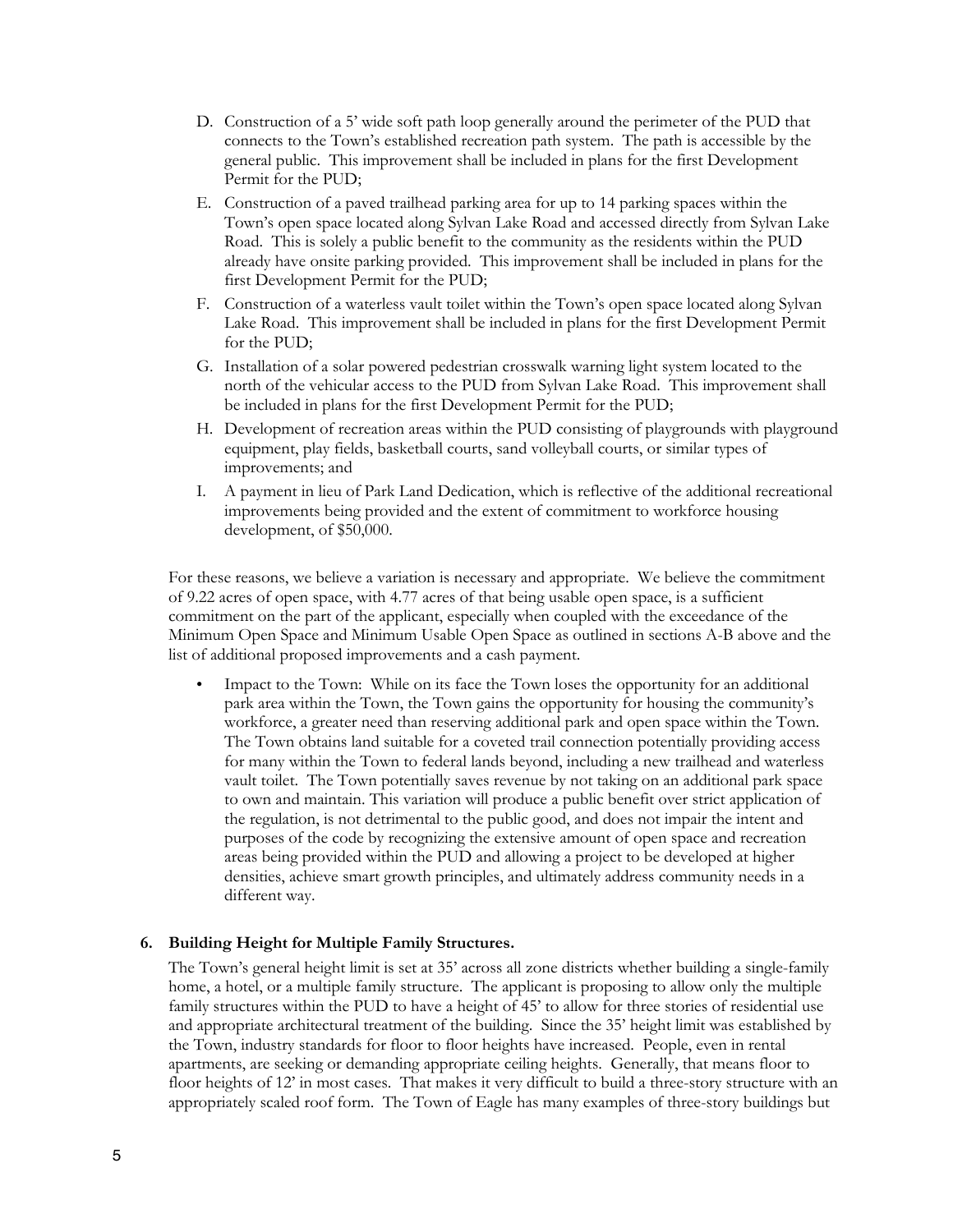the architecture results in very low roof pitches or flat roofs. Those buildings with sloped roof forms generally suffer from lack of architectural interest and quality. The applicant is intending to build no more than 3 stories but allowing for steeper pitched roofs resulting in higher-quality architectural forms.

The property is isolated with respect to neighboring uses. The additional building height, with the back drop of the steep hillsides that flank the property and appropriate building setbacks from the perimeter of the PUD, will have little impact on adjoining properties.

• Impact to the Town: There is little negative impact to the Town as noted above. The overall impact is positive as it relates to the architecture of the multiple family structures. All other structures are limited to 35'. The variation allows the Town to achieve the goal of allowing a higher density and higher quality housing development serving the needs of the community. This variation will produce a public benefit over strict application of the regulation, is not detrimental to the public good, and does not impair the intent and purposes of the code by allowing this building height flexibility.

### **7. Inclusionary residential requirements for local employee residency.**

The Town's inclusionary housing policies require that 10% of the for-sale residential housing be deed restricted for occupancy by the local workforce. The Town has interpreted that these units serve households with income limits at or below 90% of the Area Median Income (AMI) level as set by HUD for Eagle County though the Town regulations are not clear in this regard. In 2018 the AMI for a family of four in Eagle County was \$86,900. 90% of that number is \$78,210.

The PUD proposing to exceed the 10% requirement as it applies to for-sale housing by providing 15% but with an allowance that household income limits can be up to 120% of AMI. In the case of a family of four, the qualifying income could be \$104,280 using 2018 HUD numbers.

Additionally, the PUD provides that 30% of any rental housing would be deed restricted so that the dwelling units are occupied by the local workforce population without income restrictions. The Town currently does not apply inclusionary zoning to rental property and so there would be no Town requirement for deed restricted rental housing units.

The deed restrictions for rental and for-sale housing would require at least one member of the household meets at least one of the following criteria:

- a. Has earned a living primarily in Eagle County by having worked an average of at least thirty (30) hours per week on an annual basis at a business with an office or job site physically located in Eagle County (multiple jobs in Eagle County may be combined to reach 30 hours per week); or
- b. Has been hired for a job in Eagle County on a permanent basis to work at least thirty (30) hours per week; or
- c. Employees that make their home in Eagle County but work for employers that are located outside of Eagle County (i.e. telecommuters) may be considered eligible if all other eligibility requirements are met and the Household can prove Eagle County residency for at least 1 year before application submission; or
- d. Is over the age of sixty (60) and had earned a living primarily in Eagle County prior to his or her retirement; or